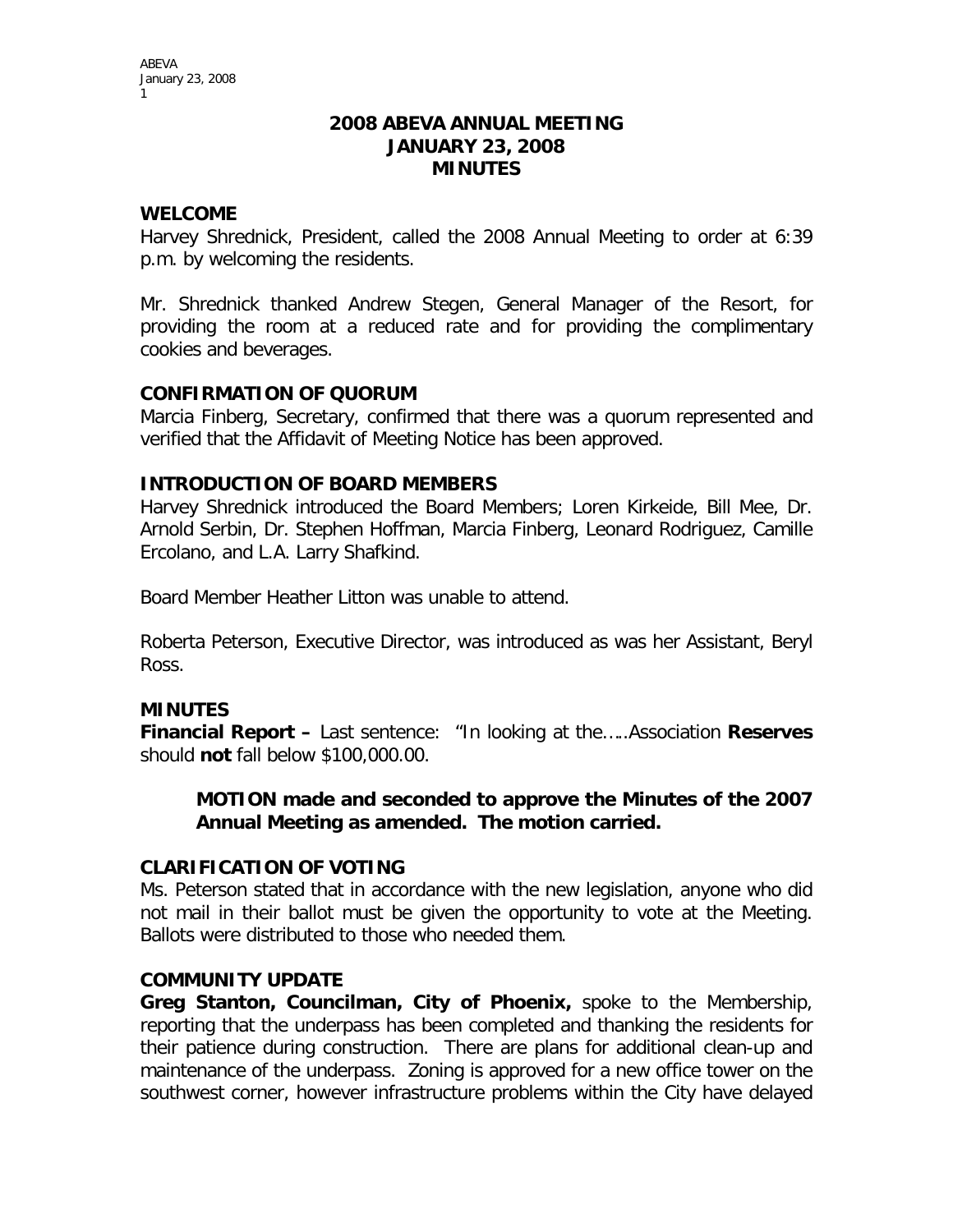ABEVA January 23, 2008  $\mathfrak{p}$ 

the start of the project. Correction of the problem will require construction of a new pump station once an appropriate location has been found. The City is currently looking at 10% budget cuts from the City Budget. Homeowners are encouraged to attend the Budget Hearings. A Parks Initiative will be on the upcoming ballot; this is intended for the purchase of Sonoran Desert Land as well as increased maintenance and security for parks.

There was a question with regard to rumors of construction on the north side of Camelback, around  $28<sup>th</sup>$  and  $29<sup>th</sup>$  Streets. To date there have been no applications filed and no hearings scheduled.

There was a question with regard to the artwork downtown. Mr. Stanton stated that he did vote for this in spite of the budget deficit, adding the City is very strong on the capital side but not so strong on the maintenance side. There was further concern that the life span of the artwork is only ten to twelve years at which time the piece will have to be refurbished. Mr. Stanton stated that the art project is mainly a construction project which will put people to work.

There was a question with regard to estimated income from the Super Bowl. It is estimated to be several million dollars. Mr. Stanton further stated that the City has established a Police Department within the Police Department strictly for handling the Super Bowl.

**Andrew Stegen, General Manager, Arizona Biltmore,** spoke to the Membership, giving a brief review of his background. He stated that the Resort is owned by Morgan Stanley and managed by Hilton. The Resort is also a part of the Waldorf-Astoria. The Arizona Wing of the Resort will be renovated and will become the luxury portion of the Hotel complete with concierge services. The Biltmore Grill is also being renovated in the summer with completion anticipated in October. The Villas are also being renovated with help of the association and owners. It is anticipated that construction of the spa will be delayed until 2009 or 2010.

Potholes on Thunderbird Trail coming in to the Biltmore Resort are being repaired. Paving will be done once construction on Camino Acequia is completed to a point that the heavy vehicles will no longer be needed.

There is a new Executive Chef, Todd Sicoll, who recently transferred in from Boca Resorts.

Mr. Stegen announced that the Resort is sold out for the Super Bowl.

It was requested that the Resort address speeding issues with the Executive Car Company.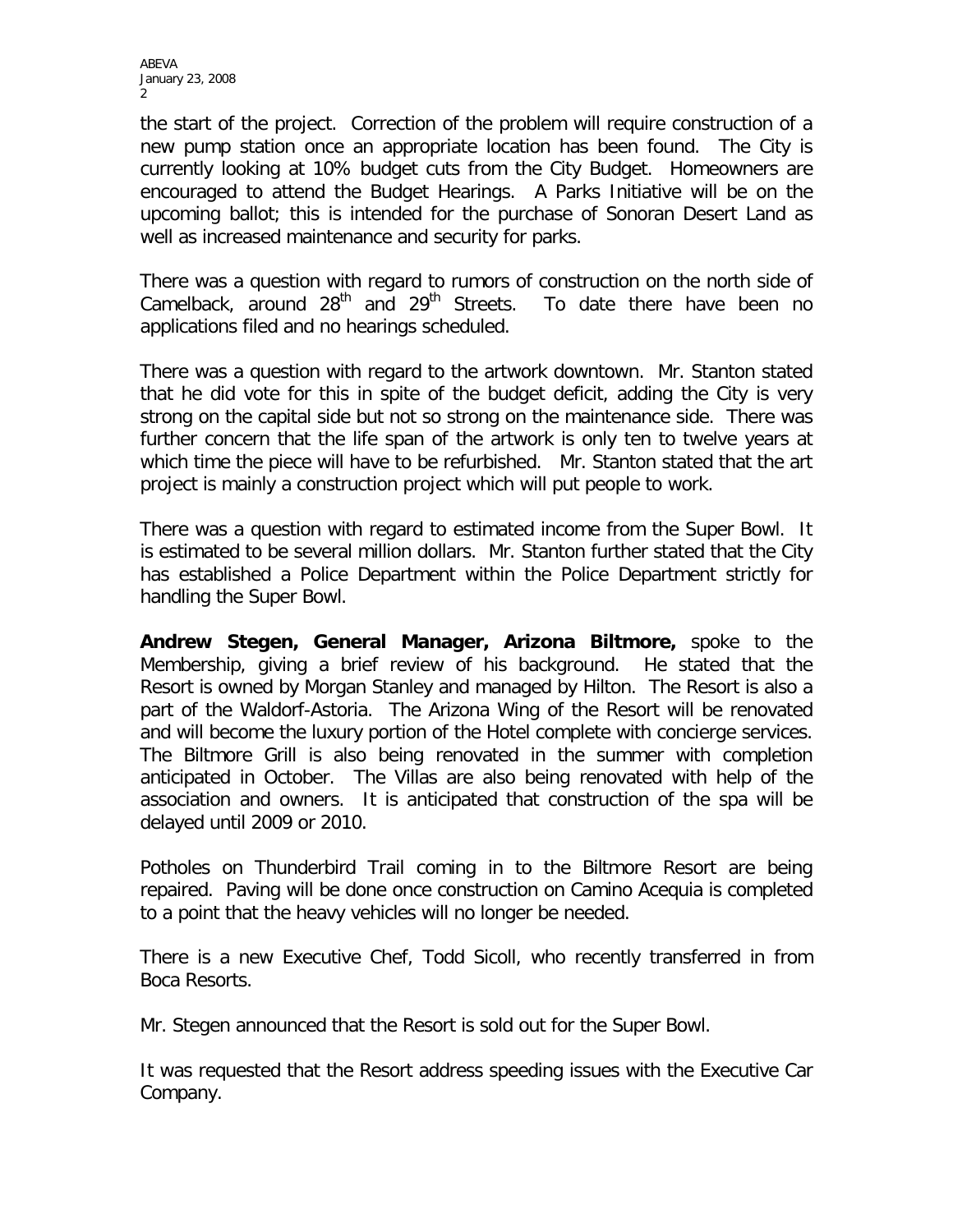ABEVA January 23, 2008 3

With regard to Parcel 20, Ms. Peterson reported that fees had been increased from \$10.00 per year to \$30,000.00. The Resort owns this Parcel with ABEVA, and agreed to pay the tax bill in its entirety, rather than it's 1/3 share, for two years while other options are reviewed.

# **TREASURERS REPORT**

Loren Kirkeide, Treasurer, reported that there will be no increase in Association fees; they will remain at \$275.00 annually. He stated that dues had been \$360.00 in 2003, but they were reduced to \$300.00 at that time. They were further reduced to \$275.00 about three years ago. There is now a category in the Reserves for Community Enhancement. Financially the Association is right where they want to be.

There was a question with regard to a recent Reserve Study. There was one done about five years ago, but Ms. Peterson stated that ABEVA's only responsibility is for the roads although they take responsibility for some other areas. It was also stated that \$50,000.00 was transferred to the Reserves at year-end. It was suggested that the Board consider doing a Reserve Study.

# **STATE OF THE ASSOCIATION**

Mr. Shrednick reported that 2007 was a very good year:

- **Finances:** Ms. Peterson does an excellent job with the financials and the Association is in a good financial position.
- **Landscaping/Architecture:** Upgrades are continually being done.
- **Relationships with Various Organizations:** The Association meets with the Resort regularly.
- All major crises are avoided.

Mr. Shrednick thanked the Board Members and staff for their service to the community.

### **ENHANCEMENT COMMITTEE**

The trees on the small triangle going into Estates Loop Road have been replaced. In looking around the area it was determined that entrance areas looked shabby. As a result there will be upgrades to signage at the entrances as well as to the retaining wall along Lincoln. It is hoped that approval can be obtained to extend the retaining wall and remove the guard rail.

It was suggested that all signs be done with the font used for Resort signage. This may be considered in the future, however it is the intent of the Board to wait to see what the Resort intends to do.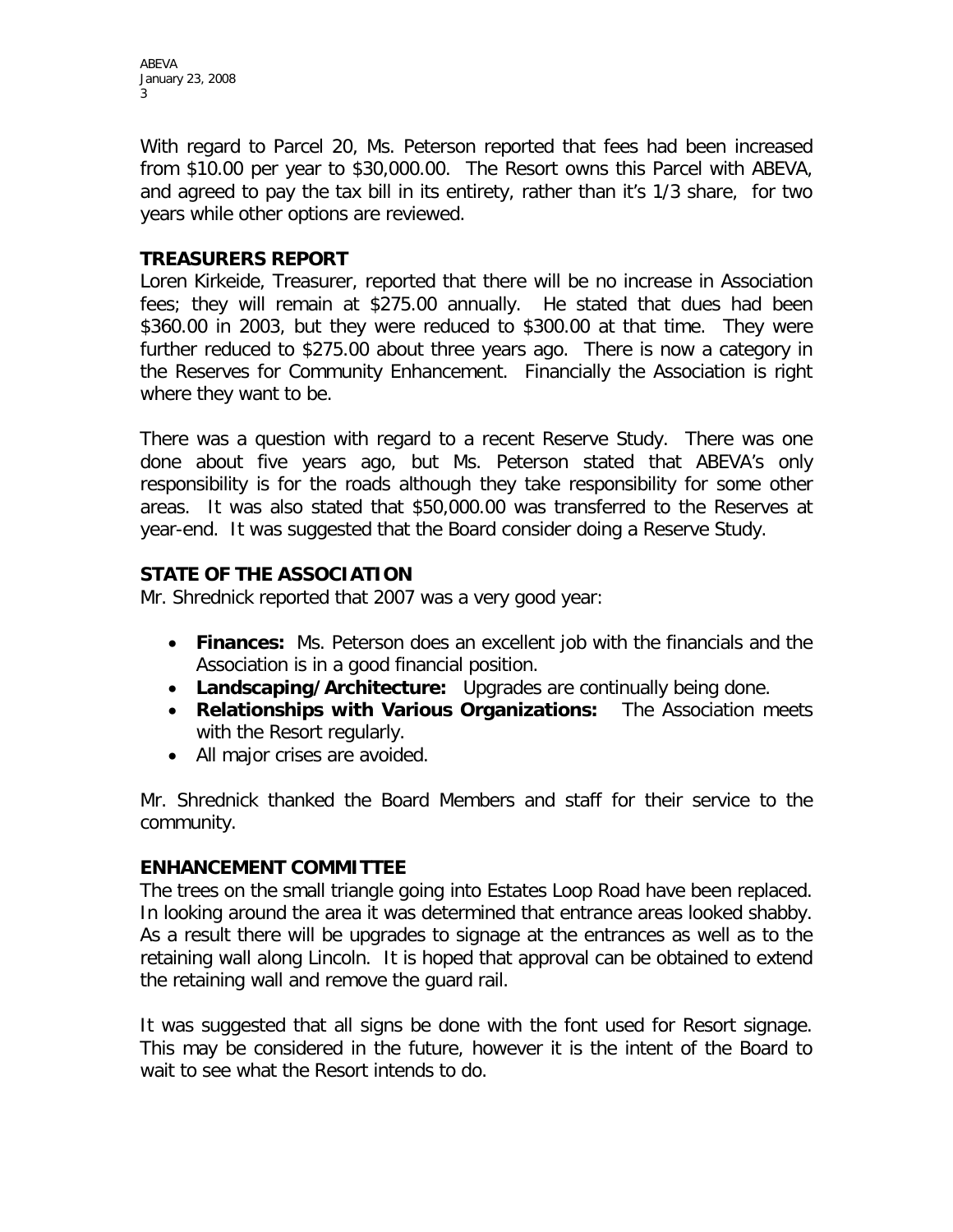ABEVA January 23, 2008 4

There was discussion with regard to use of the roads in ABEVA for cut-through traffic. It was pointed out that some of these vehicles are actually going to office areas on Biltmore property, and they are entitled to use the roads, and in some cases the Association receives considerable payment for the use of the road. It is not felt that giving drivers "clickers" would be an effective way of moving or restricting traffic. It is not felt that gating the entrance would ever be approved.

There was a request for clarification on Parcel 20. Ms. Peterson reviewed the boundaries of the Parcel, indicating again that ABEVA and the Resort share ownership.

#### **ELECTION RESULTS**

Mr. Shrednick, in the absence of Ms. Litton, announced that the new Board Members are James Bell, Camille Ercolano, Stephen Hoffman, Leonard Rodriguez, Harvey Shrednick and Janice Ventura.

New Board Members were asked to stand and be recognized. Mr. Shrednick also thanked the six candidates who were not elected, encouraging them to stay interested in the Association.

### **EXECUTIVE DIRECTORS REPORT**

Roberta Peterson reported that one of major amenities is the roving patrol. They complete nine tours per day, eight on the weekends, or in excess of 52,000 miles each year and drive over 639 speed bumps daily. There were 5,500 incident reports in the past year, a substantial increase over the previous year.

Ms. Peterson serves on the Board for the Biltmore Area Partnership. Current projects include the desire of formation of a rubber tire trolley and the establishment of a business district, Updates is given in the ABEVA Briefs.

Ms. Peterson represents the Association at CAI Meetings and keeps the Board updated on all new laws.

There were 99 homes that changed ownership in the past year.

There are 67 homes that have not paid their annual dues.

There were four or five foreclosures/Trustee Sales in the past year.

The Website allows Homeowners access to Minutes, the ABEVA Briefs and other information that is pertinent to the Association. The Brief may also be distributed by email.

Danny's Car Wash cards are available at this meeting and in the office.